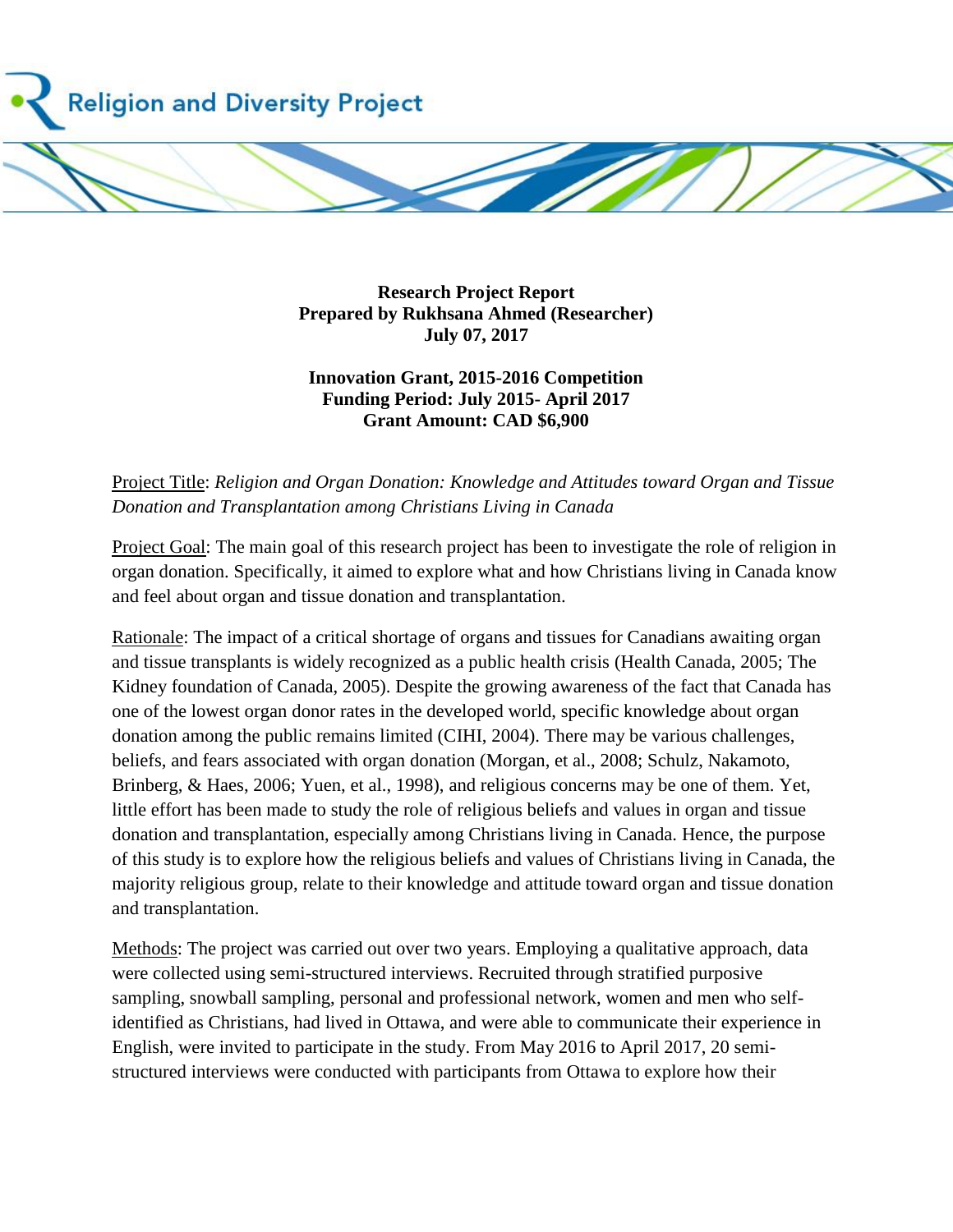religious beliefs and values might relate to their knowledge and attitude toward organ and tissue donation and transplantation.

Provisional Findings: The digitally recorded interviews have been transcribed verbatim and will be subject to thematic analysis using constant comparative method.

Outputs: A comprehensive literature search on the broader topic "religious beliefs and organ and tissue donation and transplantation" has been conducted. I am working on completing a literature search results chart and an abridged annotated bibliography on the subject-matter.

I am continuing with interview data mining and I plan to prepare research summary document which will concisely summarize the key findings by topic area and include key points and fact sheets; prepare manuscripts for publication in peer-reviewed journals, and present findings at conferences both locally and internationally.

## **Student Information:**

## **Research Assistantship:**

A key component of this project has been student training in academic research. Accordingly, one undergraduate student in communication and one graduate student in women's studies had been hired and trained as research assistants to help with literature search and summary, and recruiting interview participants.

Finances:

| <b>Breakdown of Expenses</b>      |           |                 |                             |             |
|-----------------------------------|-----------|-----------------|-----------------------------|-------------|
|                                   |           |                 |                             |             |
| <b>Student Funding*</b>           |           |                 |                             |             |
|                                   | Amount    | Name            | Dates                       | Project     |
| Student Assistantship             | \$2208.00 | Zeba Tasci      | February-<br>April,<br>2017 |             |
|                                   | \$2070.38 | Radamis<br>Zaky | March-<br>April,<br>2017    |             |
| <b>Research Funding</b>           |           |                 |                             |             |
|                                   | Amount    | Project         | Dates                       | Specifics** |
| <b>Funding for Research Costs</b> |           |                 |                             |             |